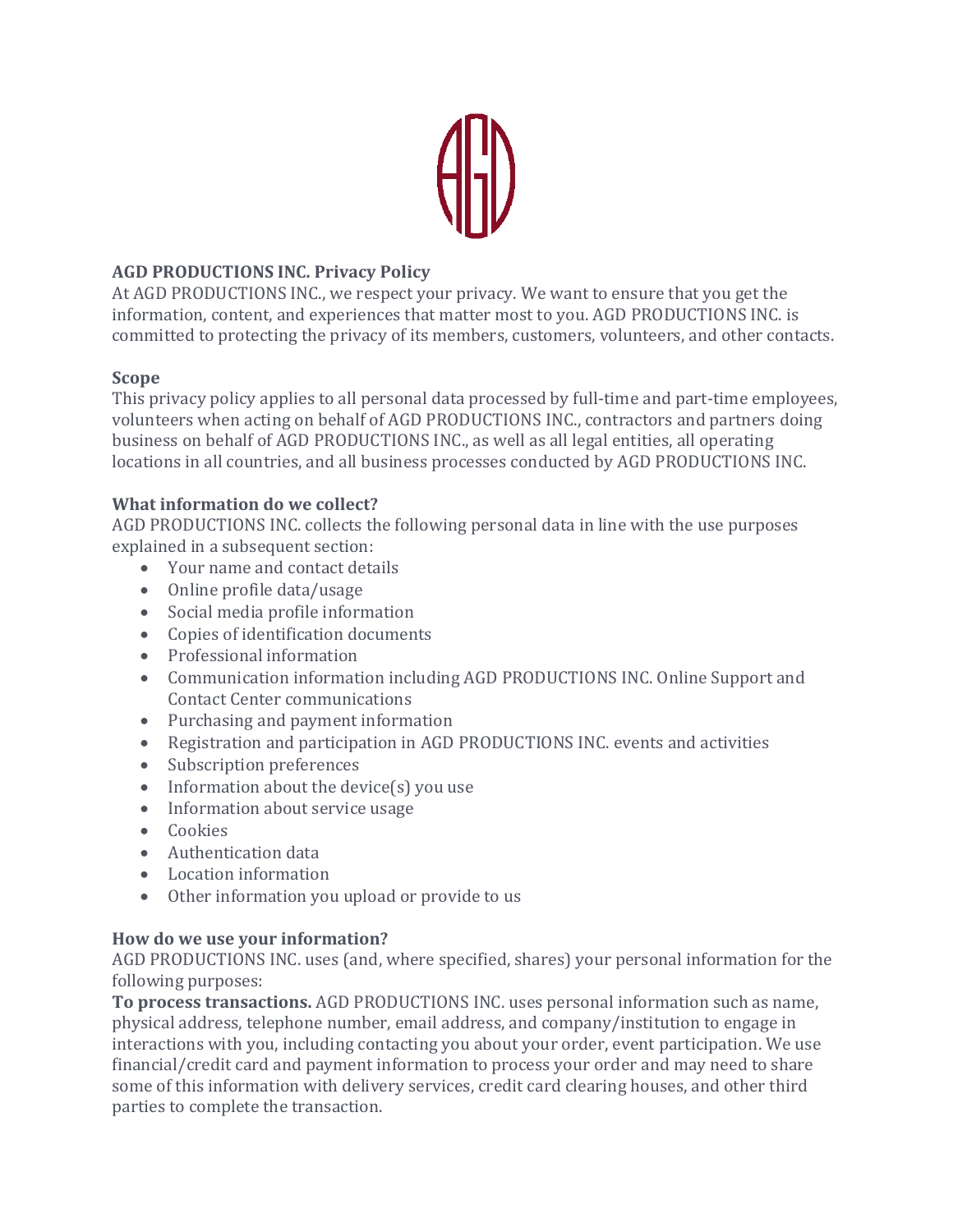**To provide support or other services.** AGD PRODUCTIONS INC. may use your personal information to provide you with support or other services that you have ordered or requested. AGD PRODUCTIONS INC. may also use your personal information to respond directly to your requests for information, including registrations for newsletters, webinars, or other specific requests, or pass your contact information to the appropriate AGD PRODUCTIONS INC. distributor or reseller for further follow-up related to your interests.

**To provide information based on your needs and respond to your requests**. AGD PRODUCTIONS INC. may use your personal information to provide you with notices of new product releases and service developments.

**To provide online forums and social networks.** Some services available on the websites permit you to participate in interactive discussions, post comments, opportunities, or other content to a bulletin board or exchange, or otherwise engage in networking activities. Some of these services are moderated; all may be accessed for technical reasons (for example, for improvements or fixes). AGD PRODUCTIONS INC. does not control the content that users post to these forums or social networks. You should carefully consider whether you wish to submit personal information to these forums or social networks and tailor any content you submit appropriately and in accordance with the relevant terms of use. You should also review any additional terms and conditions that may govern your use of these services, including terms related to sharing your personal information and receiving communications.

**To administer products.** AGD PRODUCTIONS INC. may contact you if you purchase products to confirm certain information about your order (for example, that you did not experience problems in the download process). We may also use this information to confirm compliance with licensing and other terms of use and may share it with your company/institution.

**To select content, improve quality, and facilitate use of the websites.** AGD PRODUCTIONS INC. may use your personal information, including the information gathered as a result of site navigation and electronic protocols and cookies (including third-party cookies), to help create and personalize website content, improve website quality, track marketing campaign responsiveness, evaluate page response rates, conduct usability testing, and facilitate your use of the websites (for example, to facilitate navigation and the login process, avoid duplicate data entry, enhance security, keep track of shopping cart additions, and preserve order information between sessions).

**To serve personalized advertising to you.** We don't share your information with advertisers without your consent. We allow advertisers to choose the characteristics of users who will see their advertisements, and we may use any of the non-personally-identifiable attributes we have collected to select the appropriate audience for those advertisements. When you click on or otherwise interact with an advertisement, there is a possibility that the advertiser may place a cookie in your browser and that your attributes meet the criteria the advertiser selected. **To assess usage of AGD PRODUCTIONS INC. products and services.** AGD PRODUCTIONS INC. may track your usage of AGD PRODUCTIONS INC. products and services (e.g., AGD PRODUCTIONS INC. Xplore) to determine your level of usage, and those usage statistics may be made available to AGD PRODUCTIONS INC.'s content licensors and your company/institution. **To communicate with you about a meeting, conference, or event.** We may communicate with you about a meeting, conference, or event hosted or co-sponsored by AGD PRODUCTIONS INC. or one of our business associates. This may include information about the event's content, event logistics, payment, updates, and additional information related to the event. Information you provide when registering for or participating in a conference managed or co-sponsored by parties, other than or in addition to AGD PRODUCTIONS INC. may be shared with those parties, and the treatment of such information is further subject to the privacy policies of those parties.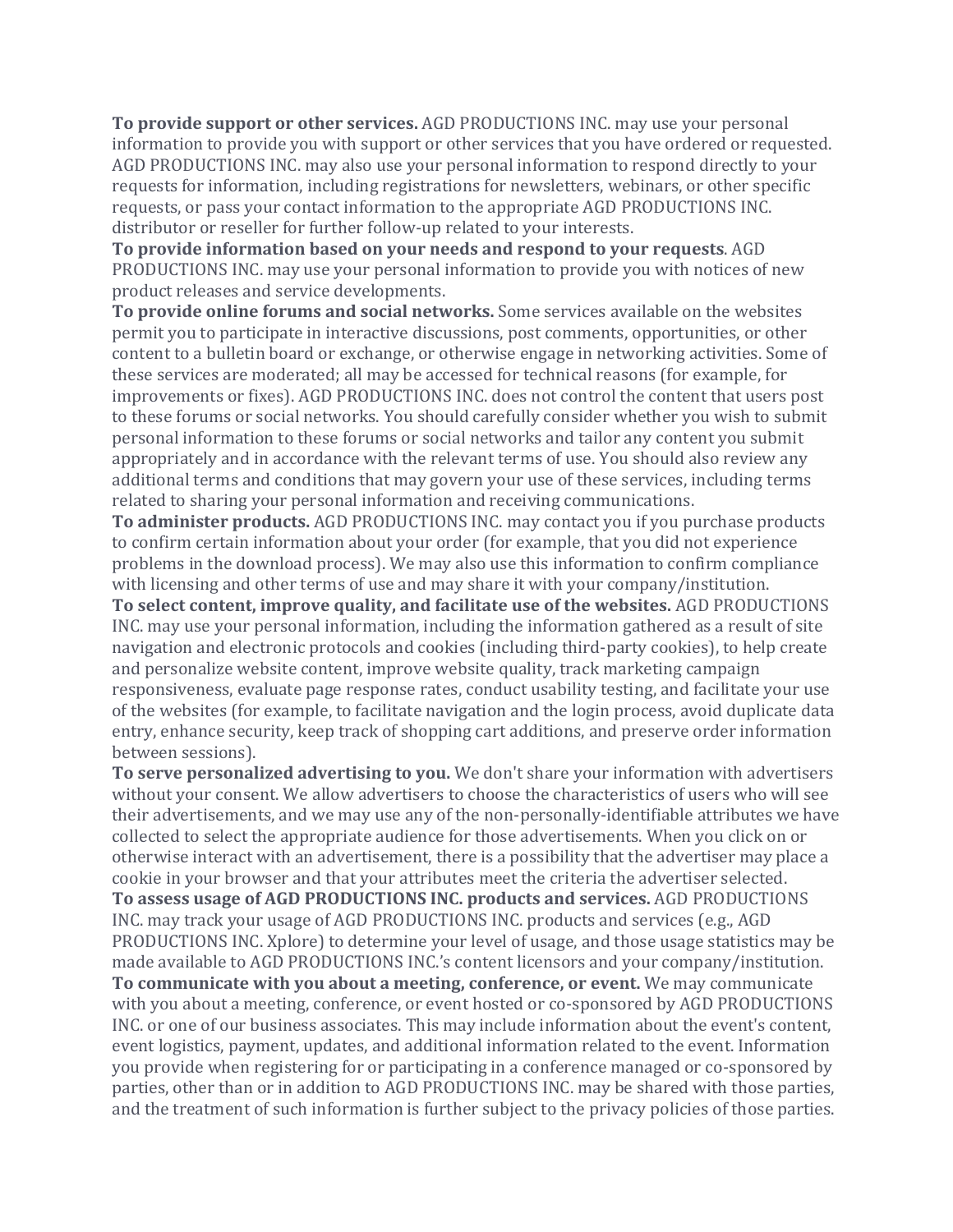AGD PRODUCTIONS INC. and its conference co-sponsors may contact you after the event about the event, subsequent iterations of the event and related events. Please note that AGD PRODUCTIONS INC. conference, meeting or event organizers, co-sponsors, exhibitors, and other third parties may directly request your personal information at their conference booths or presentations. Providing your information to them is optional, and you should review their privacy policies to address your needs and concerns about how they will treat your personal information.

**To assist in your participation in AGD PRODUCTIONS INC. activities.** AGD PRODUCTIONS INC. will communicate with you, if you are participating in certain AGD PRODUCTIONS INC. activities, AGD PRODUCTIONS INC. may send you information such as newsletters related to those activities.

**To update you on relevant AGD PRODUCTIONS INC. benefits, programs, and opportunities.** AGD PRODUCTIONS INC. may communicate with you regarding relevant AGD PRODUCTIONS INC. benefits, programs, and opportunities available to you.

**To engage with third parties**. AGD PRODUCTIONS INC. may share your personal data with third parties in connection with services that these individuals or entities perform for or with AGD PRODUCTIONS INC. These third parties are restricted from using this data in any way other than to provide services for AGD PRODUCTIONS INC. or for the collaboration in which they and AGD PRODUCTIONS INC. are contractually engaged (for example, hosting an AGD PRODUCTIONS INC. database or engaging in data processing on AGD PRODUCTIONS INC.'s behalf, or mailing you information that you requested). These third parties are carefully selected by AGD PRODUCTIONS INC. and obligated to keep your data secure. From time to time, we may also share your information with third parties whom we think might provide content, products, or services of interest to you.

**To protect AGD PRODUCTIONS INC. content and services.** We may use your information to prevent potentially illegal activities and to enforce our terms and conditions. We also use a variety of technological systems to detect and address anomalous activity and to screen content to prevent abuse, such as spam. These efforts may, on occasion, result in a temporary or permanent suspension or termination of some functions for some users.

**To get feedback or input from you.** To deliver products and services of most interest to our customers, from time to time, we may ask members, customers, volunteers, and website visitors to provide us input and feedback (for example through surveys, usability studies, focus groups).

**To protect AGD PRODUCTIONS INC. information assets as well as your own personal data.** The AGD PRODUCTIONS INC. Information Security Program protects the confidentiality, integrity, and availability of AGD PRODUCTIONS INC. information assets by following a risk management approach based on policies, standards, guidelines, and procedures to meet security objectives while supporting business and operational goals.

## **How can you control your information?**

You can control the information we have about you and how we use it in several ways.

- If you are a registered user, you can review, revise, and correct the personal data that you have provided to AGD PRODUCTIONS INC. via www://agdproductions.com
- Use the unsubscribe method provided in our various communications

**Personal data about minors and children** AGD PRODUCTIONS INC. does not knowingly collect data from or about children under 16 without the permission of parent(s)/guardian(s).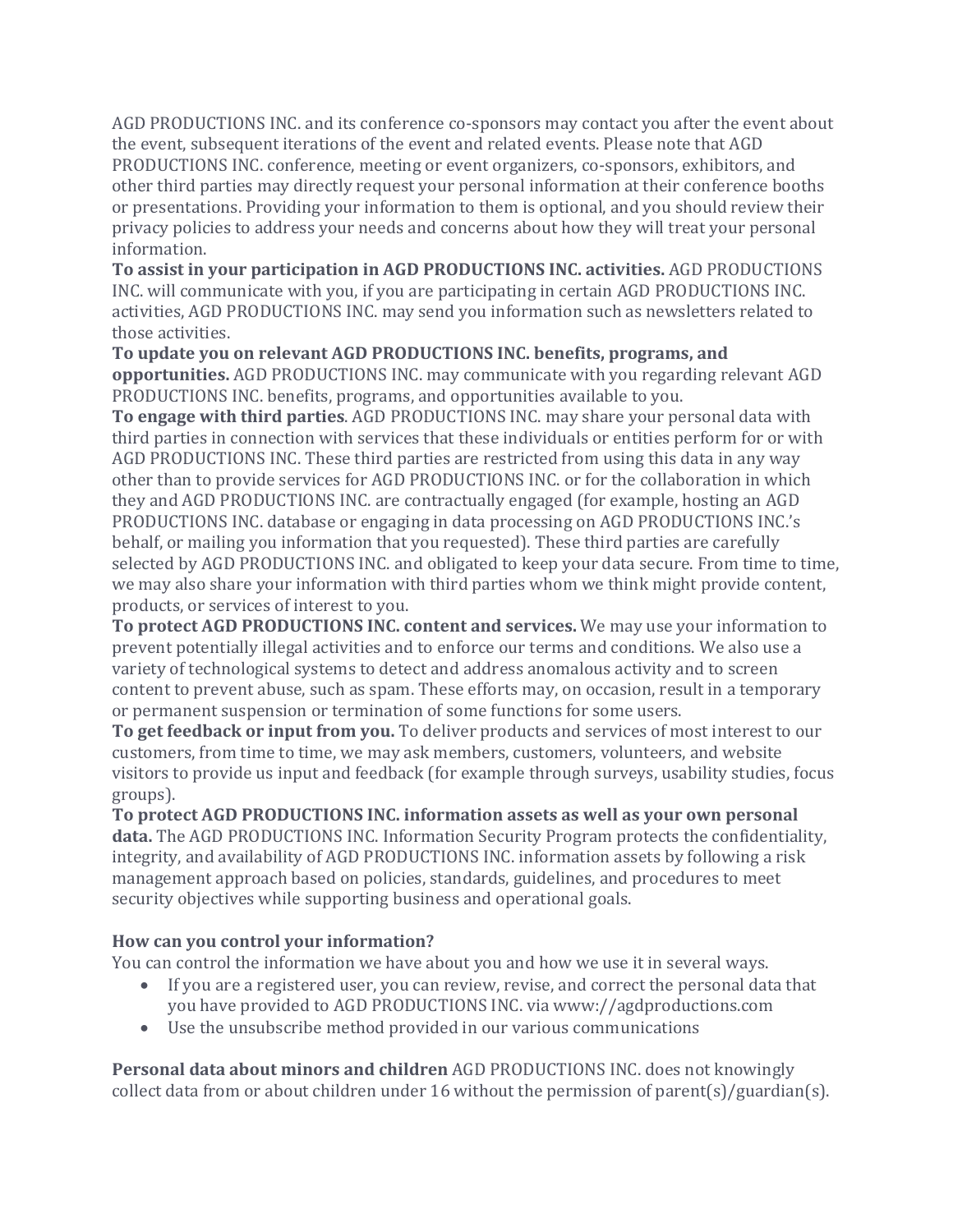If we learn that we have collected personal information from a child under 16, we will delete that information as quickly as possible. If you believe that we might have any information from or about a child under age 16, please contact us.

## **How will you know if the Privacy Policy is changed?**

AGD PRODUCTIONS INC. may update its Privacy Policy from time to time. If we make any material changes we will notify you by email if you have an AGD PRODUCTIONS INC. Account, or by means of a notice on this website prior to the change becoming effective. We encourage you to periodically review this page for the latest information on our privacy practices.

### **Technical and regulatory information**

### **Logging practices**

AGD PRODUCTIONS INC. automatically records the Internet Protocol (IP) addresses of visitors. The IP address is a unique number assigned to every computer on the internet. Generally, an IP address changes each time you connect to the internet (it is a "dynamic" address). Note, however, that if you have a broadband connection, depending on your individual circumstance, the IP address that we collect may contain information that could be deemed identifiable. This is because, with some broadband connections, your IP address doesn't change (it is "static") and could be associated with your personal computer.

As well as recording the IP addresses of users, AGD PRODUCTIONS INC. may also keep track of sites that users visited immediately prior to visiting AGD PRODUCTIONS INC.'s website and the search terms they used to find it. We keep track of the pages visited on AGD PRODUCTIONS INC.'s website, the amount of time spent on those pages and the types of searches done on them. Your searches remain confidential and anonymous. AGD PRODUCTIONS INC. uses this information only for statistical purposes to find out which pages users find most useful and to improve the website.

AGD PRODUCTIONS INC. also captures and stores information that you transmit. This may include:

- Browser/Device type/version
- Operating system used
- Media Access Control (MAC) address
- Date and time of the server request
- Volume of data transferred

#### **External links behavior**

Some of AGD PRODUCTIONS INC.'s websites link to other sites created and maintained by other public- and/or private-sector organizations. AGD PRODUCTIONS INC. provides these links solely for your information and convenience. When you transfer to an outside website, you are leaving the AGD PRODUCTIONS INC. domain, and AGD PRODUCTIONS INC.'s information management policies no longer apply. AGD PRODUCTIONS INC. encourages you to read the privacy statement of each external website that you visit before you provide any personal data.

#### **Cookies and web beacons**

Cookies and web beacons are electronic placeholders that are placed on your device by websites to track your individual movements on that website over time. AGD PRODUCTIONS INC. uses both session-based cookies (which last only for the duration of the user's session)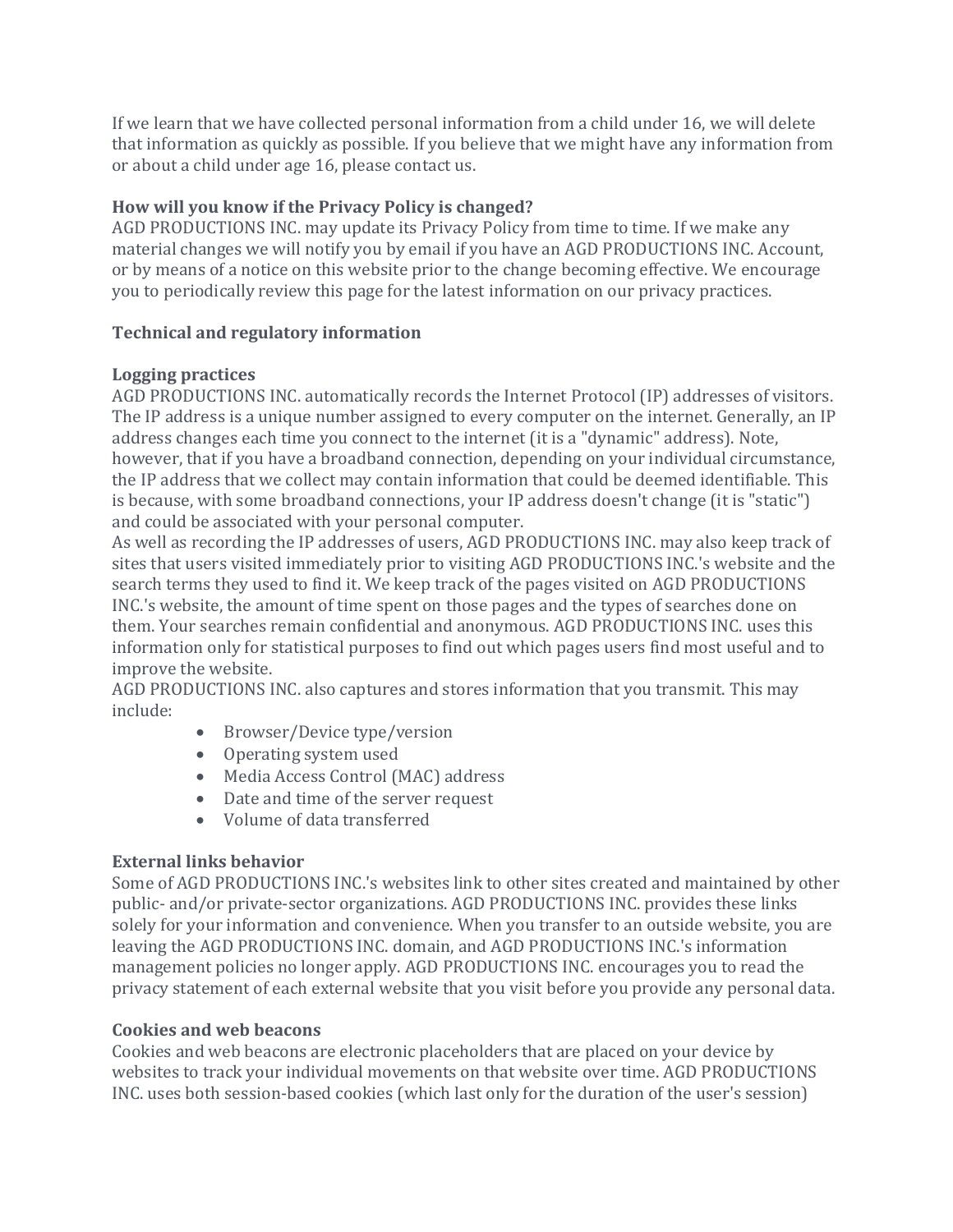and persistent cookies (which remain on your device and provides information about the session you are in and waits for the next time you use that site again).

These cookies and web beacons provide useful information to AGD PRODUCTIONS INC., enabling us to recognize repeat users, facilitate the user's access to and use of our sites, allows us to track usage behavior, and to balance the usage of our websites on all AGD PRODUCTIONS INC. web servers.

Tracking cookies, third-party cookies, and other technologies such as web beacons may be used to process additional information, enable non-core functionalities on the AGD PRODUCTIONS INC. website and enable third-party functions (such as a social media "share" link). We may also include web beacons and other similar technology in promotional email messages to determine whether the messages have been opened.

### **Do Not Track (DNT)**

The online advertising industry has self-regulatory initiatives designed to provide consumers a choice in the types of ads they may see online and to conveniently opt-out from online behavioral ads served by some or all of the companies participating in these programs. Our websites do not respond to DNT consumer browser settings.

### **Transfer of information to other countries**

As a global organization, AGD PRODUCTIONS INC. engages in several international activities. In connection with the management of those activities, AGD PRODUCTIONS INC. may transfer information to other countries. By submitting your information to AGD PRODUCTIONS INC. via the websites, or in connection with your interactions with AGD PRODUCTIONS INC. offline, you consent to such transfers and to the processing of this information in other countries.

#### **Responses to legal requests**

AGD PRODUCTIONS INC. reserves the right to share your information to respond to duly authorized information requests of governmental authorities or where required by law. In the event of bankruptcy, merger, acquisition, reorganization or sale of assets, your information may be sold or transferred as part of that transaction. The promises in this privacy policy will apply to your information as transferred to the new entity.

#### **Your European Union privacy rights**

Under the General Data Protection Regulation (Regulation EU 2016/679) (also known as GDPR), if you are an individual protected by the GDPR you may have certain rights as a data subject. To request information about or avail yourself of those rights, please send an email to support@agdproduction.com with "GDPR Request" in the subject line. In the email please describe, with specificity, the GDPR right you are requesting assistance with. Please note additional information may be requested prior to initiation of a request and that AGD PRODUCTIONS INC. reserves the right to charge a fee with respect to certain requests. Upon AGD PRODUCTIONS INC.'s completion of its review you will be notified if your request has been granted, denied, or exemptions apply.

#### **Your California privacy rights**

Under California Civil Code Section 1798.83 (also known as S.B. 27), if you are a California resident and your business relationship with AGD PRODUCTIONS INC. is primarily for personal, family, or household purposes, you may request certain data regarding AGD PRODUCTIONS